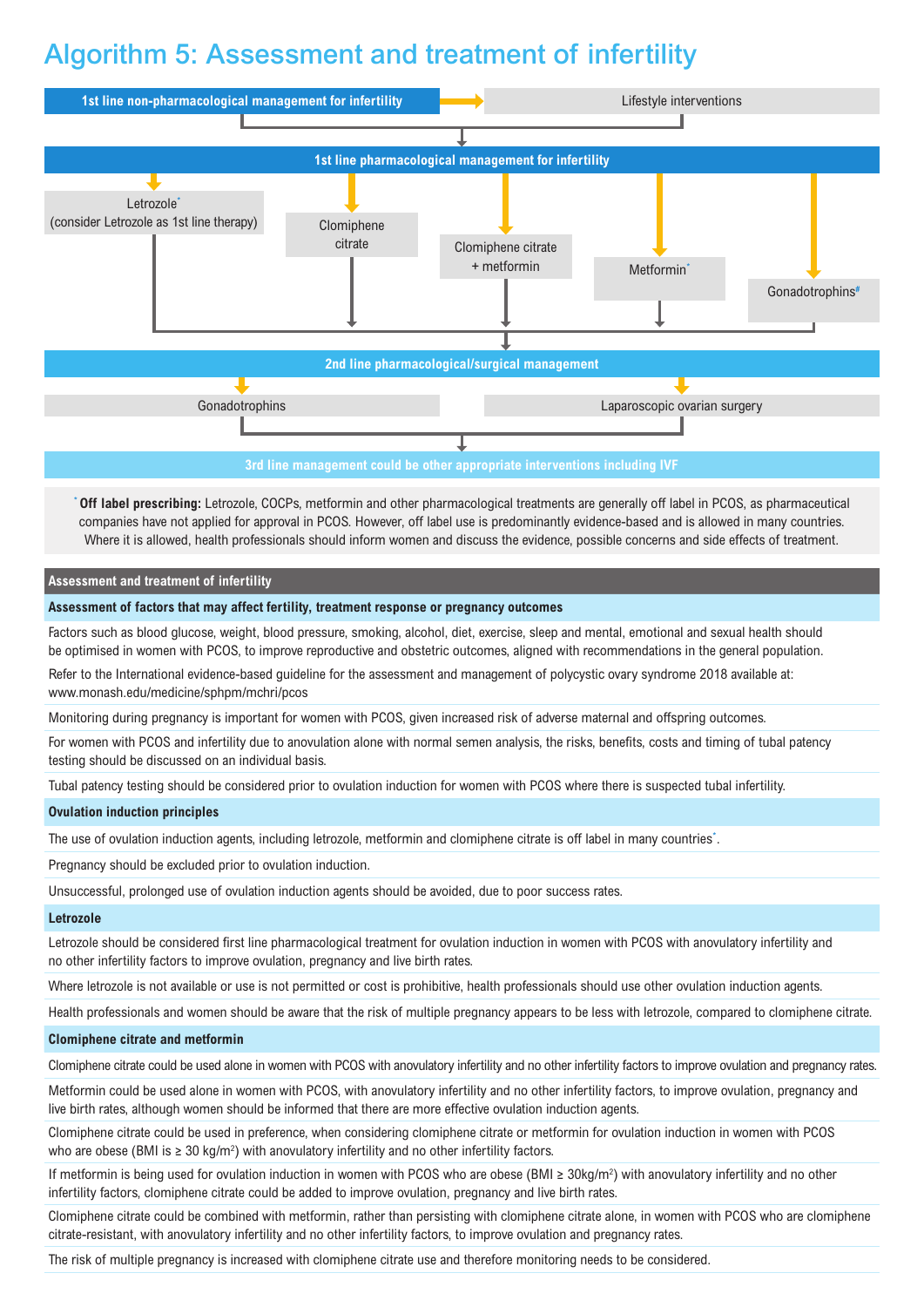#### **Gonadotrophins**

Gonadotrophins could be used as second line pharmacological agents in women with PCOS who have failed first line oral ovulation induction therapy and are anovulatory and infertile, with no other infertility factors.

**#** Gonadotrophins could be considered as first line treatment, in the presence of ultrasound monitoring, following counselling on cost and potential risk of multiple pregnancy, in women with PCOS with anovulatory infertility and no other infertility factors.

Gonadotrophins, where available and affordable, should be used in preference to clomiphene citrate combined with metformin therapy for ovulation induction, in women with PCOS with anovulatory infertility, clomiphene citrate-resistance and no other infertility factors, to improve ovulation, pregnancy and live birth rates.

Gonadotrophins with the addition of metformin, could be used rather than gonadotrophins alone, in women with PCOS with anovulatory infertility, clomiphene citrate-resistance and no other infertility factors, to improve ovulation, pregnancy and live birth rates.

Either gonadotrophins or laparoscopic ovarian surgery could be used in women with PCOS with anovulatory infertility, clomiphene citrate-resistance and no other infertility factors, following counselling on benefits and risks of each therapy.

Where gonadotrophins are prescribed, the following should be considered:

- cost and availability
- expertise required for use in ovulation induction
- degree of intensive ultrasound monitoring required
- lack of difference in clinical efficacy of available gonadotrophin preparations
- low dose gonadotrophin protocols optimise monofollicular development
- risk and implications of potential multiple pregnancy

Gonadotrophin induced ovulation should only be triggered when there are fewer than three mature follicles and should be cancelled if there are more than two mature follicles with the patient advised to avoid unprotected intercourse.

#### **Anti-obesity agents**

Pharmacological anti-obesity agents should be considered an experimental therapy for women with PCOS for the purpose of improving fertility, with risk to benefit ratios currently too uncertain to advocate this as fertility therapy.

#### **Laparoscopic ovarian surgery**

Laparoscopic ovarian surgery could be second line therapy for women with PCOS, who are clomiphene citrate resistant, with anovulatory infertility and no other infertility factors.

Laparoscopic ovarian surgery could potentially be offered as first line treatment if laparoscopy is indicated for another reason in women with PCOS with anovulatory infertility and no other infertility factors.

Risks should be explained to all women with PCOS considering laparoscopic ovarian surgery.

Where laparoscopic ovarian surgery is to be recommended, the following should be considered:

- comparative cost
- expertise required for use in ovulation induction
- intra-operative and post-operative risks are higher in women who are overweight and obese
- there may be a small associated risk of lower ovarian reserve or loss of ovarian function
- periadnexal adhesion formation may be an associated risk

## **Bariatric Surgery**

Bariatric surgery should be considered an experimental therapy in women with PCOS, for the purpose of having healthy baby, with risk to benefit ratios currently too uncertain to advocate this as fertility therapy.

If bariatric surgery is to be prescribed, the following should be considered:

- comparative cost
- the need for a structured weight management program involving diet, physical activity and interventions to improve psychological, musculoskeletal and cardiovascular health to continue post-operatively
- perinatal risks such as small for gestational age, premature delivery, possibly increased infant mortality
- potential benefits such as reduced incidence of large for gestational age fetus and gestational diabetes
- recommendations for pregnancy avoidance during periods of rapid weight loss and for at least 12 months after bariatric surgery with appropriate contraception

If pregnancy occurs, the following should be considered:

- awareness and preventative management of pre- and post-operative nutritional deficiencies is important, ideally in a specialist interdisciplinary care setting
- monitoring of fetal growth during pregnancy